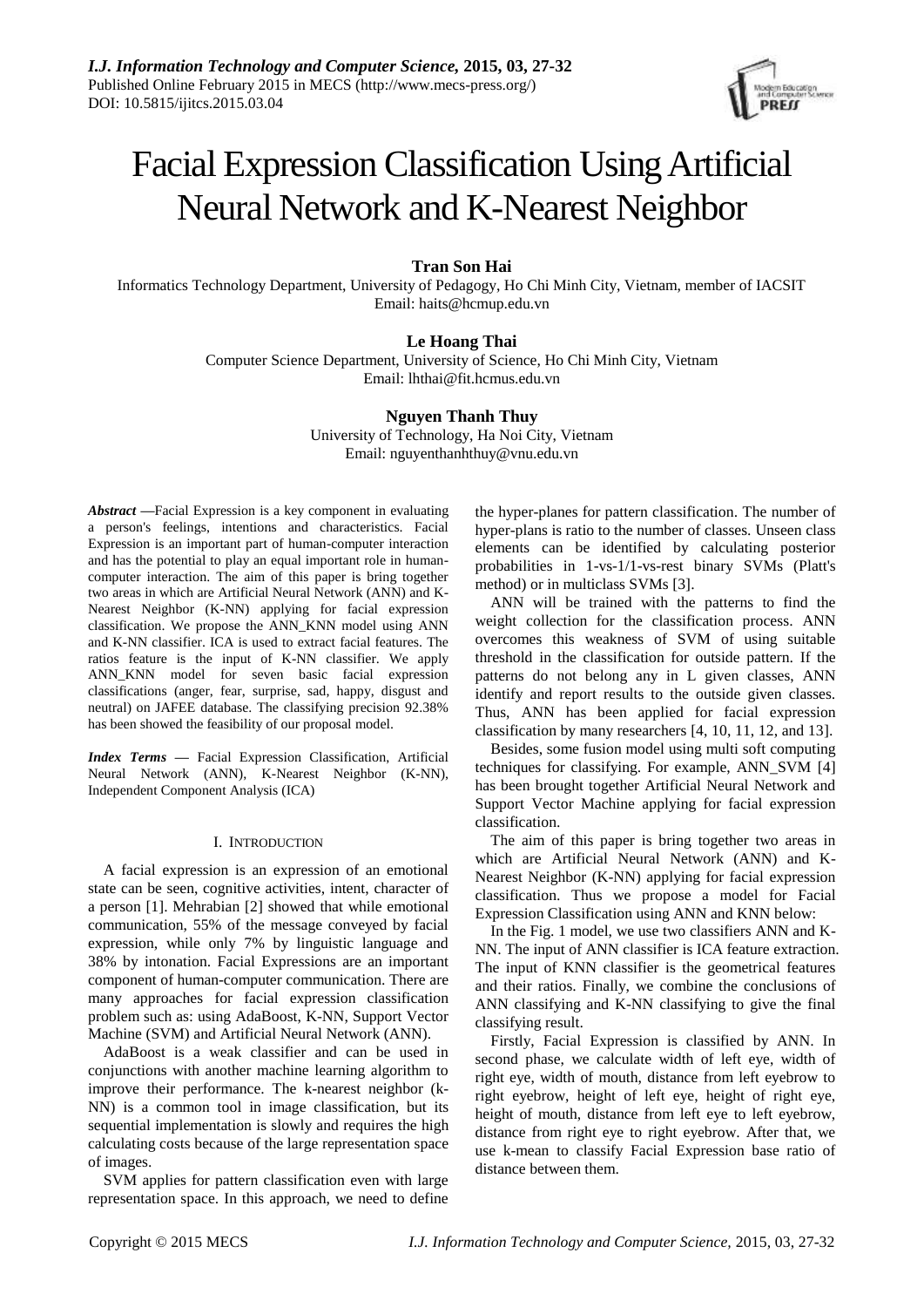

Fig. 1. Facial Expression Classification Process

#### II.LOCAL FEATURE EXTRACTION

Local feature analysis in facial expression is very significant for facial expression analysis. Canny is used to detect local region such as: left-right eyes, mouth, leftright eyebrows [5]. In first phase, we use ICA to present local features in small presenting space. Our local feature extraction below:



Fig. 2. Facial Feature Extraction Process

After facial image had equalized histogram, it would be standardized to 30x30 size and map to feature space:

$$
x_{face} = (x_1, x_2, ..., x_{900})
$$
  
\n
$$
y_{face} = (y_1, y_2, ..., y_K)
$$
 (1)

Where K: the number dimension of feature space. The above vector yface is the global feature vector. Detecting and extracting eyebrows, eyes and mouth features, we get 5 local feature vectors (yleft\_eye, yleft\_eyebrow, yright\_eye, yright\_eyebrow, ymouth) below:

$$
x_{left\_eyebrow} = (x_1, x_2, ..., x_{450})^T
$$
  
\n
$$
x_{right\_eyebrow} = (x_1, x_2, ..., x_{450})^T
$$
  
\n
$$
x_{left\_eye} = (x_1, x_2, ..., x_{450})^T
$$
  
\n
$$
x_{right\_eye} = (x_1, x_2, ..., x_{450})^T
$$
  
\n
$$
x_{mouth} = (x_1, x_2, ..., x_{800})^T
$$
 (2)



Fig. 3. Eyebrow, eye and mouth detection

The local features are projected to K dimensions feature space. There are 5 local feature vectors below:

$$
y_{left\_eyebrow} = (y_1, y_2, ..., y_K)^T
$$
  
\n
$$
y_{right\_eyebrow} = (y_1, y_2, ..., y_K)^T
$$
  
\n
$$
y_{left\_eye} = (y_1, y_2, ..., y_K)^T
$$
  
\n
$$
y_{right\_eye} = (y_1, y_2, ..., y_K)^T
$$
  
\n
$$
y_{mouth} = (y_1, y_2, ..., y_K)
$$
 (3)

Combining local and global feature vector:

$$
y_{comp} = \begin{bmatrix} y_{face} \\ y_{left\_eyebrow} \\ y_{right\_eyebrow} \\ y_{left\_eye} \\ y_{left\_eye} \\ y_{right\_eye} \\ y_{right\_eye} \\ y_{mouth} \end{bmatrix}
$$
 (4)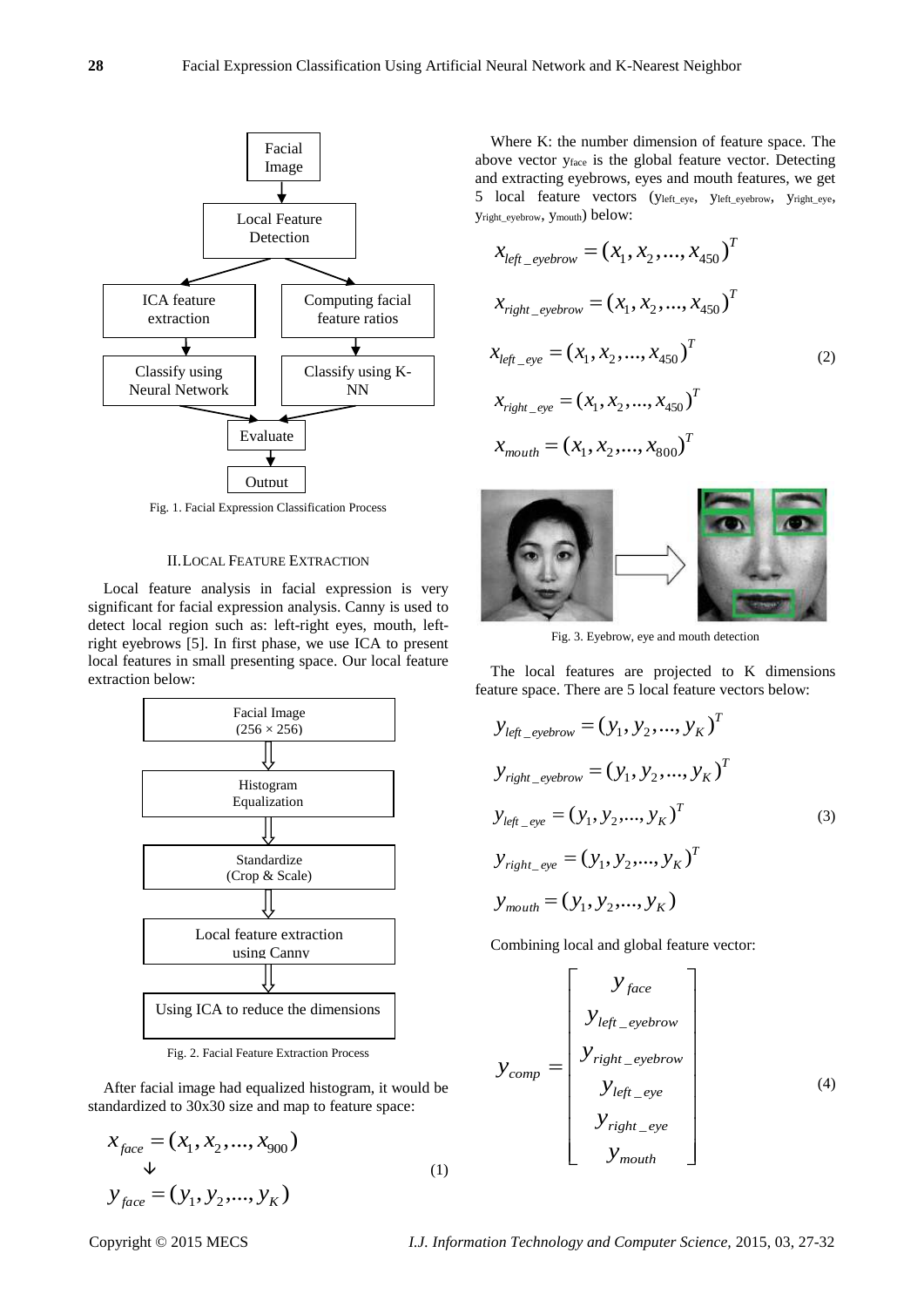

Fig. 4. Local and global feature extraction

#### III. FACIAL EXPRESSION CLASSIFICATION USING ANN AND K-NN

*A.Independent Component Analysis for feature extraction*

Global and local features are extracted by ICA [6] in order to reduce the number dimensions of feature space:

$$
y_{face} \xrightarrow{ICA} y_{face\_ICA}
$$
\n
$$
y_{left\_evebrown} \xrightarrow{ICA} y_{left\_evebrown\_ICA}
$$
\n
$$
y_{right\_evebrown} \xrightarrow{ICA} y_{right\_evebrown\_ICA}
$$
\n
$$
y_{left\_eye} \xrightarrow{ICA} y_{left\_eve\_ICA}
$$
\n
$$
y_{right\_eve} \xrightarrow{ICA} y_{right\_eve\_ICA}
$$
\n
$$
y_{right\_eve} \xrightarrow{ICA} y_{right\_eve\_ICA}
$$

*B.Artificial Neural Network for facial expression classification*

Multi-Layer Perceptron (MLP) [7] is a function

$$
\hat{y} = MLP(x, W),
$$
  
with  $x = (x_1, x_2, ..., x_n)$   
and  $\hat{y} = (\hat{y}_1, \hat{y}_2, ..., \hat{y}_m)$ 

W is the set of parameters  $\{w_{ij}^L, w_{i0}^L\}\forall i, j, L$ 



Fig. 5. Multi-Layer Perceptron structure

The MLP uses the algorithm of Gradient Back-Propagation for training to update W and transfer:  $y_j^L =$ f(s), where

$$
f(t) = \frac{1}{1 + e^{-t}}\tag{6}
$$

Number of input layer neurons: n=200 input nodes corresponding to the total dimension of five feature vectors in V set. In the input layer  $(L=0)$ :

$$
y_i^0 = x_i
$$
, where  $i = 1..200$ 

Number of hidden layers: 1.Number of hidden layer neurons: will be identified based on experimental result. In the hidden layer  $(L=1)$ :

the hidden layer (L=1).  
\n
$$
\hat{y}_j^1 = \sum_j y_j^{L-1} w_{ij}^L + w_{i0}^L \text{ and } y_j^1 = f(\hat{y}_j^1) \tag{7}
$$

Number of output layer neurons: m=7 output nodes corresponding to seven basic facial expression analyses: anger, fear, surprise, sad, happy, disgust and neutral. The first output node give the probability assessment belong anger. In the output layer  $(L=2)$ :

$$
y_l^2 = \hat{y}_l, where l = 1..7
$$
 (8)



Fig. 6. Structure of MLP Neural Network

Table 1. Output node corresponding to anger, fear, surprise, sad, happy, disgust and neutral

| Feeling  | Max            |
|----------|----------------|
| Anger    | Y <sub>1</sub> |
| Fear     | Y2             |
| Surprise | Y3             |
| Sad      | Y4             |
| Happy    | Y <sub>5</sub> |
| Disgust  | Y <sub>6</sub> |
| Neutral  | Y7             |

Copyright © 2015 MECS *I.J. Information Technology and Computer Science,* 2015, 03, 27-32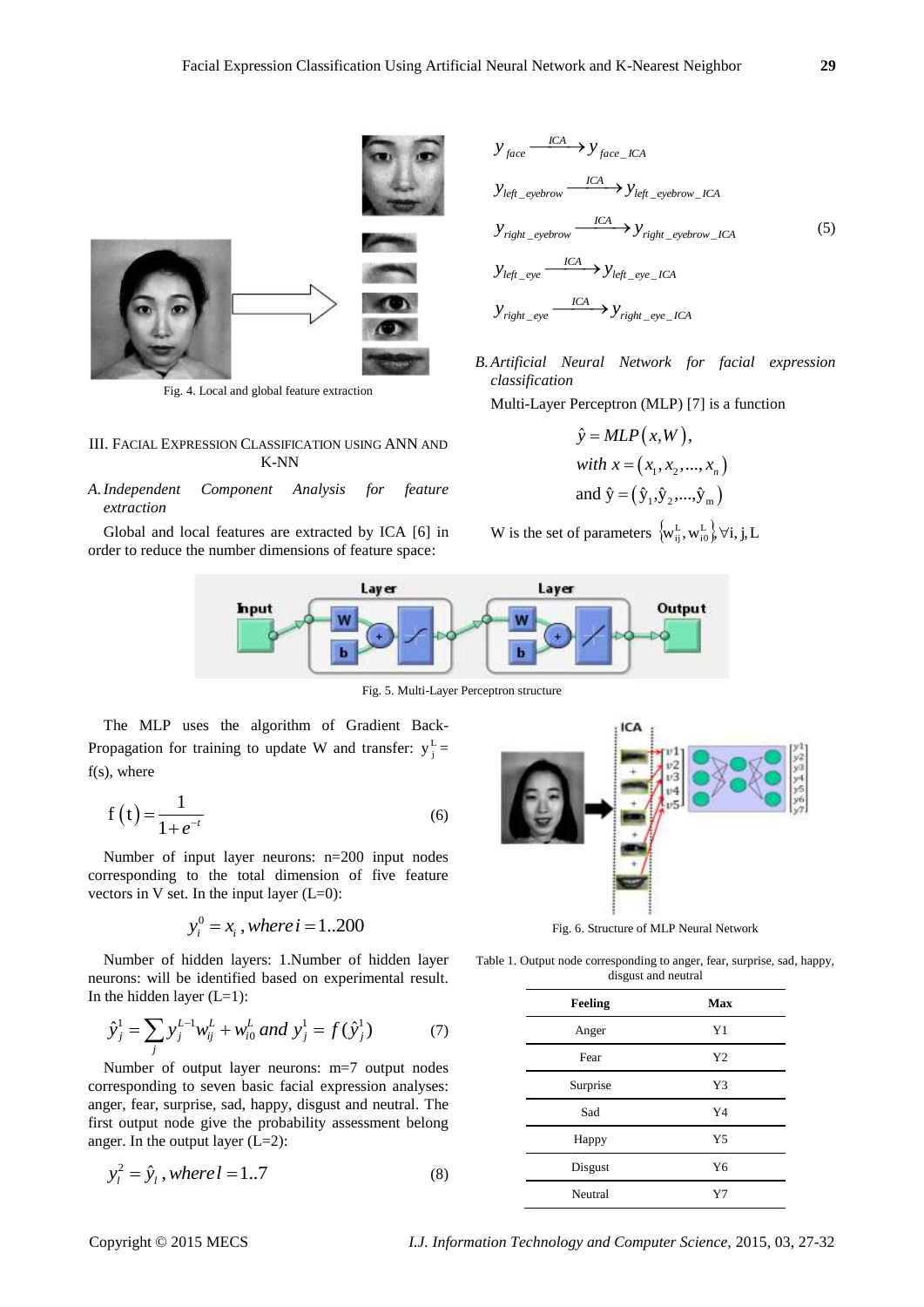#### *C. K-NN Classification using Ratios local features*

Facial ratios features: The primary facial features are located to compute the ratios for facial expression classification. Nine ratios are calculated for facial face database comprising anger, fear, surprise, sad, happy, disgust and neutral. Figure 7 gives the ratios of l\_eyebrow to r\_eyebrow distance, width of l\_eye, width of r\_eye, width of mouth, l\_eyebrow to l\_eye distance, r\_eyebrow to r\_eye distance, height of l\_eye, height of r\_eye and height of mouth for feature extraction.

L\_eyebrow to R\_eyebrow distance

Width of L eye and R eye Width of Mouth

Fig. 7. Ratio1,Ratio2 and Ratio3

L eyebrow to L eye distance and R eyebrow to R eye distance

Height of L\_eye and R\_eye

Height of Mouth

Fig. 8. Ratio4, Ratio5, Ratio6, Ratio7, Ratio8 and Ratio9

Ratio1, ratio2, ratio3, ratio4, ratio5, ratio6, ratio7,

ratio8 and ratio9 are computed using the Equ. 9. below:  
\n
$$
ratio1 = \frac{L\_eyebrow\_to\_R\_eyebrow\_dis\tance}{width\_of\_L\_eye}
$$
\n
$$
ratio2 = \frac{L\_eyebrow\_to\_R\_eyebrow\_dis\tance}{width\_of\_R\_eye} = \frac{width\_of\_R\_eye} = \frac{L\_eyebrow\_to\_R\_eye} = \frac{L\_eyebrow\_to\_R\_eye} = \frac{m}{e}
$$

ratio4 = 
$$
\frac{L\_eyebrown\_to\_L\_eye\_dis \tan ce}{height\_of\_L\_eye}
$$
  
ratio5 = 
$$
\frac{R\_eyebrown\_to\_R\_eye\_dis \tan ce}{height\_of\_R\_eye}
$$
  
ratio6 = 
$$
\frac{L\_eyebrown\_to\_L\_eye\_dis \tan ce}{height\_of\_R\_eye\_dis \tan ce}
$$

$$
ratio6 = \frac{L\_eyebrow\_to\_L\_eye\_dis\tance}{height\_of\_mouth}
$$

$$
height\_of\_mouth
$$
  
ratio7 =  $\frac{R\_eyebrow\_to\_R\_eye\_dis\tance}{height\_of\_mouth}$ 

$$
ratio8 = \frac{height\_of\_L\_eye}{height\_of\_mouth}
$$

$$
ratio9 = \frac{height\_of\_R\_eye}{height\_of\_mouth}
$$
(9)

The ratios feature is the input of K-NN classifying method using Mahalanobis distance measure.

*D. Fusion of ANN and KNN for Facial Expression Classification*

The output of ANN classifier:

yANN=(yANN\_1, yANN\_2, yANN\_3, yANN\_4, yANN\_5, yANN\_6, yANN\_7)

The output of K-NN classifier:

yKNN=(yKNN\_1,yKNN\_2, yKNN\_3, yKNN\_4, yKNN\_5, yKNN\_6, yKNN\_7)

The final output of integrated classifier is computed by using minimum function below:

Y<sub>final</sub>=min (1-y<sub>ANN</sub>, y<sub>KNN</sub>)

$$
Y_{final\_l} = \min (1 - y_{ANN\_l}, y_{KNN\_l})
$$
 (10)

Where,  $l=1..7$  corresponding to seven basic facial expression analyses: anger, fear, surprise, sad, happy, disgust and neutral.

Table 2. Output node corresponding to seven basic facial expressions

| Feeling  | Max            |
|----------|----------------|
| Anger    | $Y_{final\_1}$ |
| Fear     | $Y$ final_2    |
| Surprise | $Y$ final_3    |
| Sad      | $Y$ final_4    |
| Happy    | $Y$ final 5    |
| Disgust  | $Y$ final_6    |
| Neutral  | $Y$ final_7    |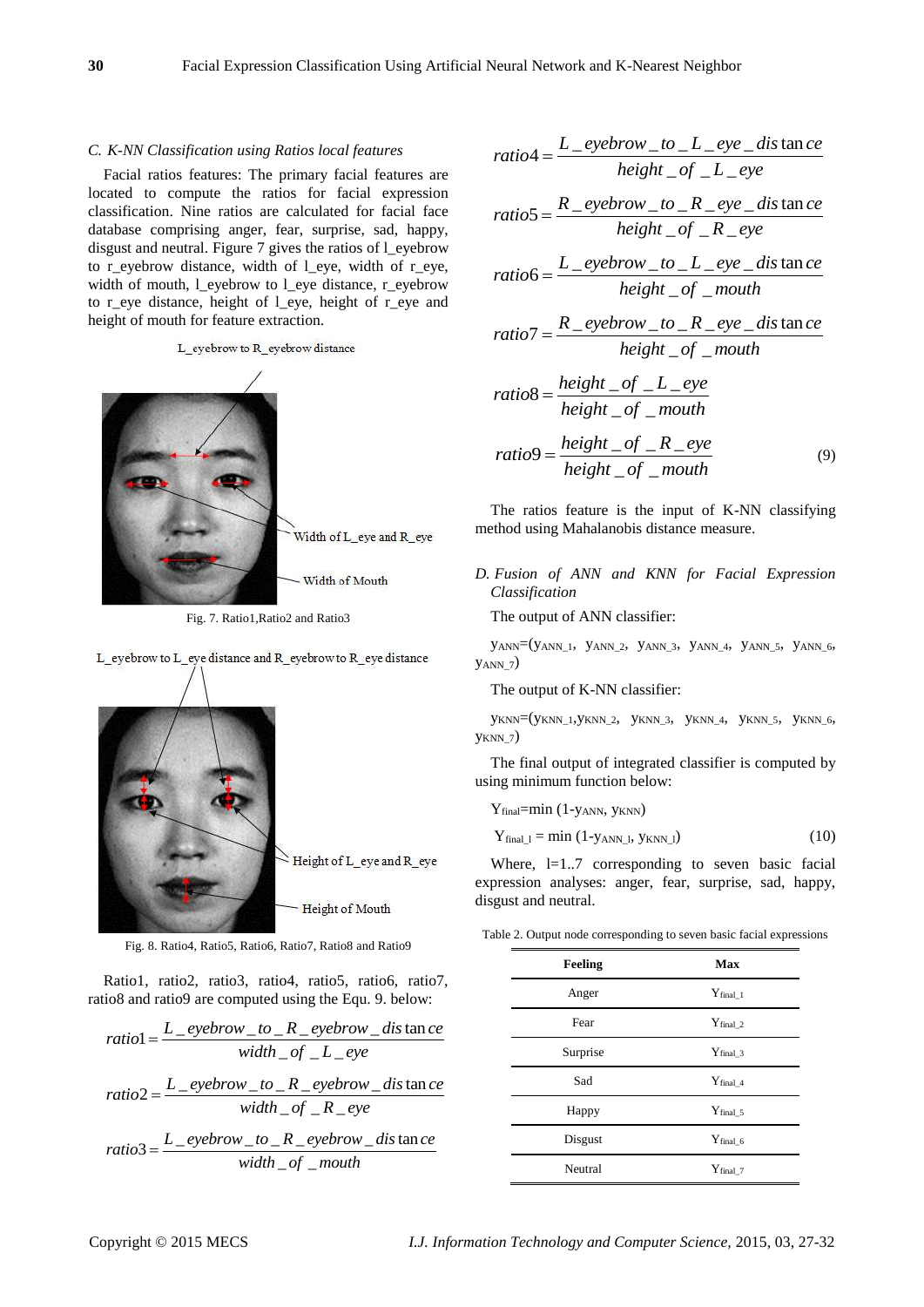In the above Table,  $Y_{final\_1}$  represents the ability of the facial image in the class 'anger'.  $Y_{final_2}$  represents the ability of the facial image in the class 'fear'... $Y_{final}$ represents the ability of the facial image in the class 'neutral'.

#### IV. EXPERIMENTAL RESULTS

We apply our proposal method for seven basic facial expressions on JAFEE database consisting 213 images posed by 10 Japanese female models. The result of classification sees the table below:

| Table 3. Seven basic facial expression classification |         |            |                     |
|-------------------------------------------------------|---------|------------|---------------------|
| Feeling                                               | ICA ANN | Ratios KNN | ICA ANN+ Ratios KNN |
| Anger                                                 | 93.33%  | 93.33%     | 93.33%              |
| Fear                                                  | 86.67%  | 86.67%     | 86.67%              |
| Surprise                                              | 93.33%  | 86.67%     | 93.33%              |
| Sad                                                   | 93.33%  | 93.33%     | 93.33%              |
| Happy                                                 | 93.33%  | 86.67%     | 93.33%              |
| Disgust                                               | 86.67%  | 93.33%     | 93.33%              |
| Neutral                                               | 93.33%  | 93.33%     | 93.33%              |
| Average                                               | 91.43%  | 90.48%     | 92.38%              |
|                                                       |         |            |                     |



Fig. 9. Comparison of classifying methods

In the above Figure 9, the combination of ANN and K-NN has been increased the classification accuracy.

#### V. CONCLUSION

In this paper, we propose a model for facial expression classification. The facial image is extracted to six feature vectors (one global feature representing the whole face and five local feature vectors representing the eyebrow, eye and mouth of the face). All feature vectors processed by ICA are the input of ANN classifier. The distance ratios of the local region of face are the input of K-NN classifier. The minimum function used to combine the output of ANN and K-NN classifier. Our proposed model ANN\_KNN uses ANN and KNN with the suitable feature for classifying.

We apply ANN\_KNN model for seven basic facial expression classification (anger, fear, surprise, sad, happy, disgust and neutral) on JAFEE database. The classifying precision is 92.38%. This experimental result has been showed the feasibility of our proposal model.

#### **REFERENCES**

- [1] G. Donato, M.S. Barlett, J.C. Hager, P. Ekman, T.J. Sejnowski, "Classifying facial actions", *IEEE Transactions on Pattern Analysis and Machine Intelligence*, Vol 21, No 10,pp 974–989, 1999.
- [2] A. Mehrabian, "Communication Without Words", *Psychology Today*, Vol. 2, No. 4, pp. 53–56, 1968.
- [3] Ting-Fan Wu, Chih-Jen Lin, and Ruby C. Weng, "Probability Estimates for Multi-class Classification by Pairwise Coupling". *J. Mach. Learn. Res. 5*, 975-1005, 2004
- [4] L. H. Thai, T. S. Hai, N. T. Thuy, "Image Classification using Support Vector Machine and Artificial Neural Network", *International Journal of Information Technology and Computer Science,* Vol 4, No 5, pp. 32-38, 2012, DOI: 10.5815/ijitcs.2012.05.05.
- [5] L. H. Thai, N. D. T. Nguyen, T. S. Hai, "Facial Expression Classification System Integrating Canny, Principal Component Analysis and Artificial Neural Network", *3rd International Conference on Machine Learning and Computing*, *ICMLC Proceedings*, Vol. 4, pp. 306-309, 2011.
- [6] Zhang Qiang, Chen Chen, Zhou Changjun, Wei Xiaopeng, "Independent Component Analysis of Gabor Features for Facial Expression Recognition," *Information Science and Engineering, 2008. ISISE '08. International Symposium on*, vol.1, no., pp.84, 87, DOI: 10.1109/ISISE.2008.323, 2008
- [7] H.M, Ebeid, "Using MLP and RBF neural networks for face recognition: An insightful comparative case study", *Computer Engineering & Systems (ICCES), 2011 International Conference Proceesings,* pp. 123-128, 2011.
- [8] Ying-Li Tian; Kanade, T.; Cohn, J.F., "Recognizing action units for facial expression analysis," *Pattern Analysis and Machine Intelligence, IEEE Transactions on* , vol.23, no.2, pp.97,115, DOI: 10.1109/34.908962, 2011
- [9] P. S. Hiremath, Manjunatha Hiremath, "Depth and Intensity Gabor Features Based 3D Face Recognition Using Symbolic LDA and AdaBoost", *International Journal of Image, Graphics, and Signal Processing,* Vol 6, No 1, pp. 24-31, 2013, DOI: 10.5815/ijigsp.2014.01.05.
- [10] G.W. Cottrell, J. Metcalfe, "EMPATH: face, gender and emotion recognition using holons", *Advances in Neural*